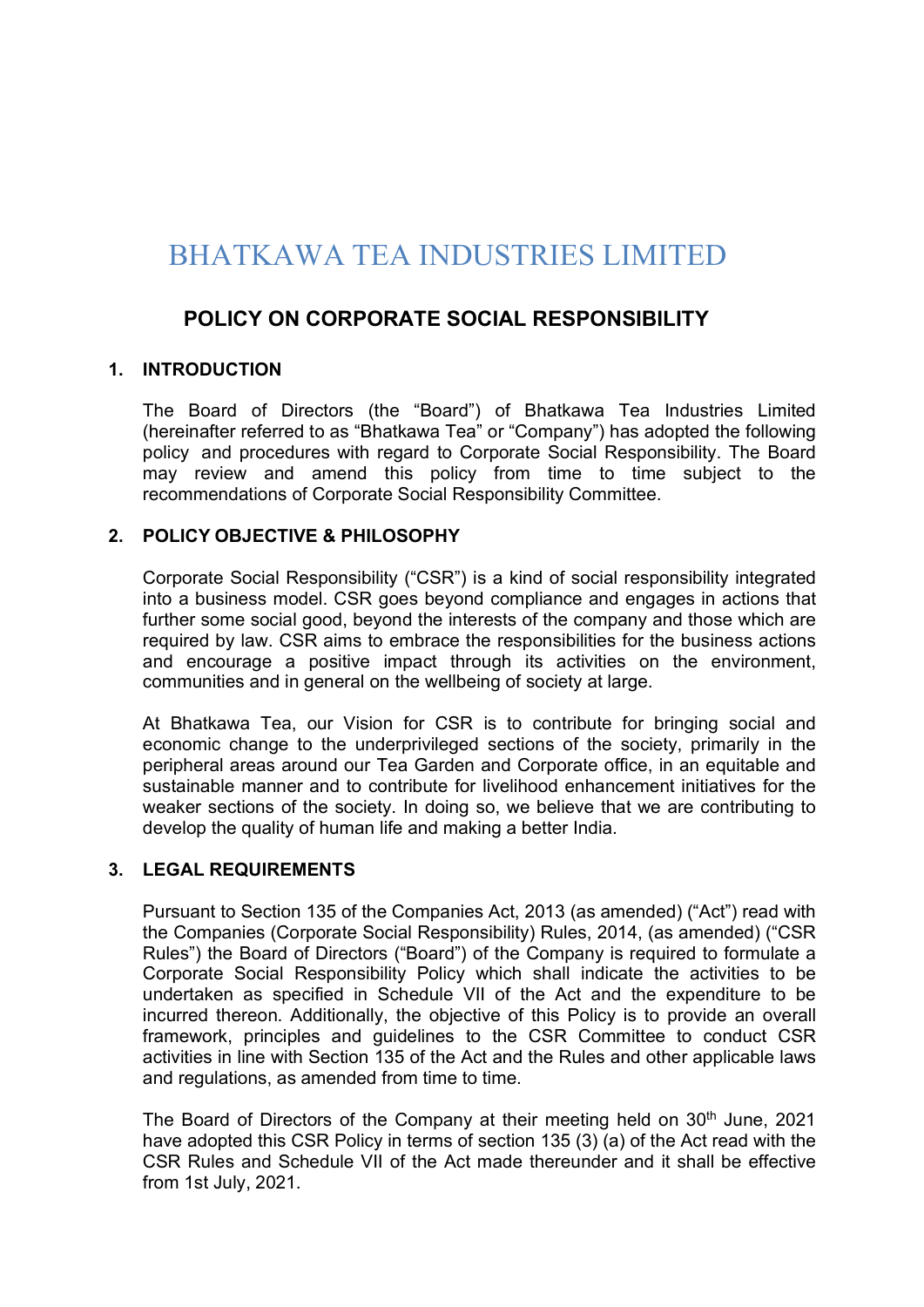# 4. CSR COMMITTEE

 Pursuant to insertion of new sub section (9) to Section 135 by Companies (Amendment) Act, 2020 where the amount to be spent by a company does not exceed fifty lakh rupees, the requirement under sub-section (1) for constitution of the Corporate Social Responsibility Committee shall not be applicable and the functions of such Committee shall be discharged by the Board of Directors of such company.

 The Company is covered under section 135(9) and hence the Board of Directors have decided not to form a CSR Committee and the Board itself will perform and discharge all the functions as required to be discharged by the Committee. The functions to be performed by the Board, among others, would include:

 a) formulate and adopt a CSR policy which provide an approach and the guiding principles for selection, implementation and monitoring of CSR activities to be undertaken by the Company as well as formulation of the annual action plan.

The Annual Action Plan shall include the following:

- i. the list of CSR projects or programmes that are approved to be undertaken;
- ii. the manner of execution of such projects or programmes;
- iii. the modalities of utilisation of funds and implementation schedules for the projects or programmes;
- iv. monitoring and reporting mechanism for the projects or programmes; and
- v. details of need and impact assessment, if any, for the projects undertaken by the company;

 b) ascertain and approve the amount of CSR expenditure to be incurred on the CSR activities;

 c) evaluate specific projects, either ongoing or new, in pursuance of focus area outlined in this policy or such other activity as listed under Schedule VII of the Act, either for undertaking such projects by the Company directly or through any implementation agency;

 d) review the CSR policy of the company from time to time and monitor progress of CSR initiatives undertaken by the Company;

# 5. FOCUS AREA

The scope of activities which, the Company will undertake towards fulfillment of its CSR shall be in line with Schedule VII of the Act. The Company shall focus on the following key areas for its CSR Activities:

- a) Livelihood enhancement and poverty alleviation
- b) Education including skill development for empowerment of women and others.
- c) Healthcare, sanitation & safe drinking water
- d) Rural development and transformation
- e) Environment sustainability & climate change
- f ) Disaster management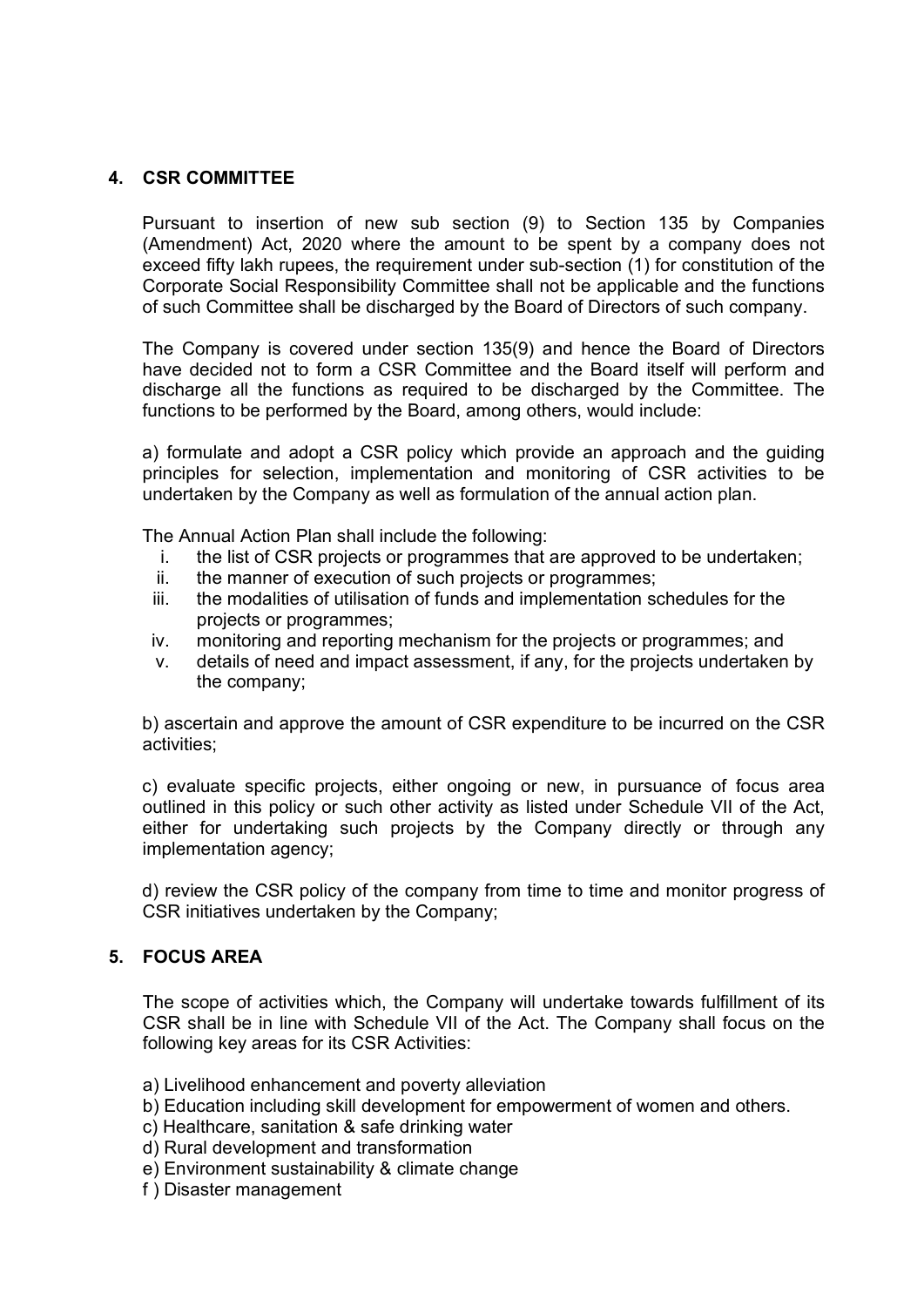Besides above, the Board may approve such other CSR activities as permissible under Schedule VII of the Act. The CSR initiatives would be identified as per the requirement in the community and the local area from where the Company operates. Professional agencies may be engaged in conducting need-based assessment in some programme, wherever required.

## 6. IMPLEMENTATION

Subject to the provisions of the Act, the Company will undertake the CSR Activities either (i) directly or (ii) through a registered trust or registered society or registered company (under Section 8 of the Act) registered under section 12A and 80 G of the Income Tax Act, 1961, established by it either singly or along with any other company (iii) through any other Implementing Agency.

Provided that if the Company decides to undertake its CSR activities through a company established under section 8 of the Act or a registered trust or a registered society, registered under section 12A and 80 G of the Income Tax Act, 1961, such company or trust or society shall have an established track record of three years in undertaking similar programs or projects and the Company should have specified the projects or programs to be undertaken, the modalities of utilisation of funds of such projects and programs and the monitoring and reporting mechanism.

Provided that such implementing agencies shall be covered by Rule 4 (1) of the Rules and registered with Central Government and is in possession of unique CSR Registration Number.

Further, for carrying the CSR Activities, the Company may also collaborate with the Governments, the District Authorities, the village panchayats, NGOs and other likeminded stakeholders that can widen the Company's reach and help the Company to leverage upon the collective expertise, wisdom and experience that these partnerships bring to the CSR Activities.

However, the Board of Directors shall ensure the credibility of implementing agency and its ability to execute the project or programme effectively. The disbursement by the Company to the implementing agency should be preferably made upon receipt of proposal along with budget and implementation schedule, and in tranches in order to ensure that the amount does not lie unspent with the implementing agency.

# 7. CSR EXPENDITURE

i) As As mandated under Section 135 of the Act read with the CSR Rules, expenditure on CSR Activities in any financial year shall be at least 2% of the average net profits of the Company made during the three immediately financial years or such higher amount as may be approved by the Board of Directors of the Company.

ii) The Board shall ensure that the administrative overheads shall not exceed five percent of total CSR expenditure of the Company for the said financial year.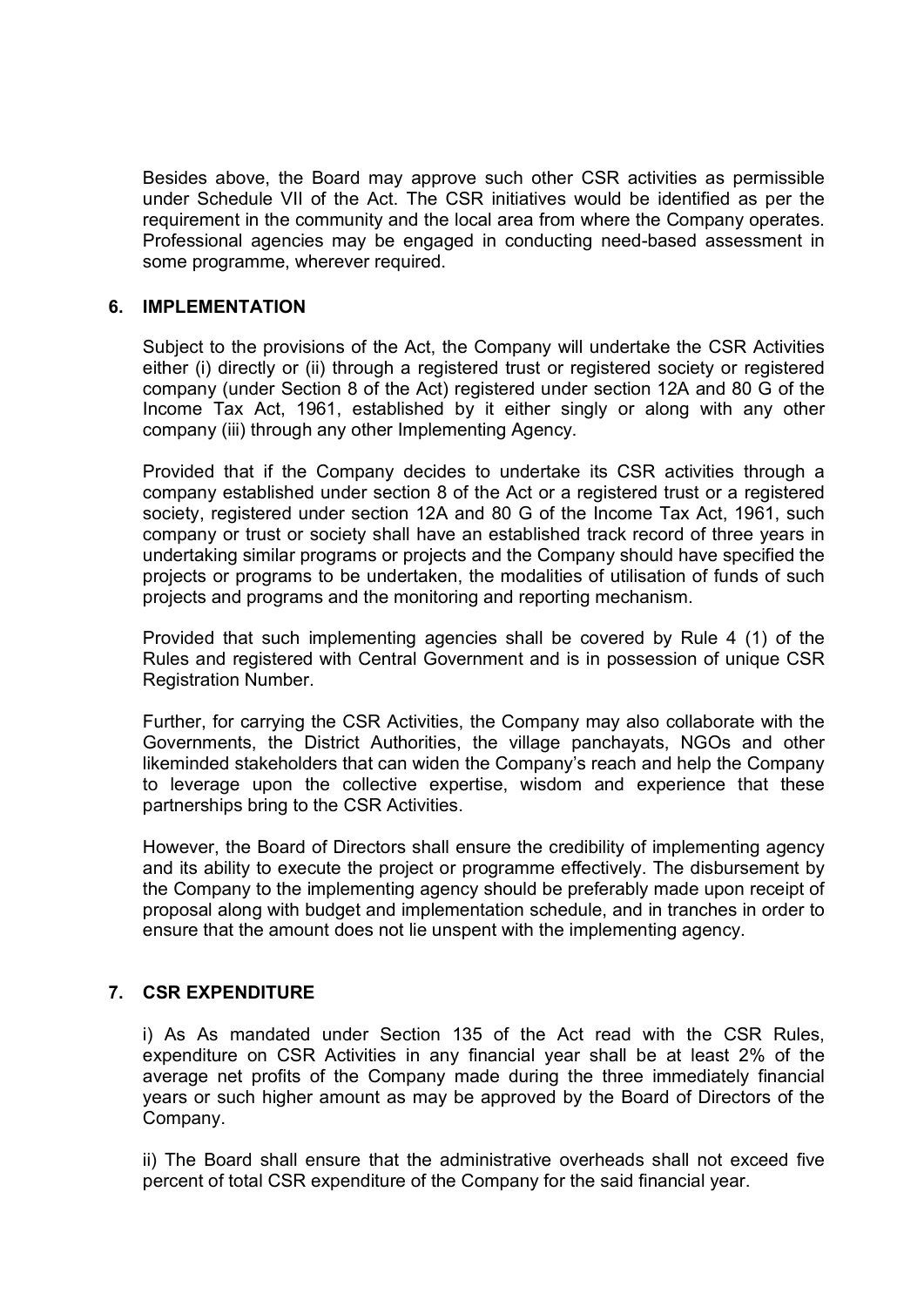iii) Any surplus arising out of the CSR activities shall not form part of the business profit of the Company and shall be ploughed back into the same project or shall be transferred to the Unspent CSR Account and spent in pursuance of the CSR Policy and annual action plan of the Company or transfer such surplus amount to a Fund specified in Schedule VII, within a period of six months of the expiry of the financial year.

iv) If the Company fails to spend the minimum allocation of CSR the reasons for not spending the amount shall be specified in the Board's Report prepared under Section 134(3)(o) of the Act and unless the unspent amount relates to any Ongoing Project, it will be transferred to a Fund specified in Schedule VII, within a period of six months of the expiry of the financial year.

v) The Company shall deal with the unspent amount, if any, in the following manner:

a) Where the unspent amount is related to an Ongoing Project, such unspent amount shall be transferred to the CSR Unspent Account within a period of 30 days from the end of the financial year and the same shall be spent in the manner as prescribed in section 135(6) of the Act and the CSR Rules; and

b) Where the unspent amount is not related to an Ongoing Project, such unspent amount shall be transferred to a Fund specified in Schedule VII, within a period of six months of the expiry of the financial year or such other time period as permissible under the Act.

vi) The CSR amount may be spent by the Company for creation or acquisition of a capital asset, which shall be held by –

a) a company established under section 8 of the Act or a Registered Public Trust or Registered Society, having charitable objects and CSR Registration Number under sub-rule (2) of Rule 4; or

b) beneficiaries of the said CSR project, in the form of self-help groups, collectives, entities; or

c) a public authority.

vii) Where the Company spends an amount in excess of requirement provided under sub-section (5) of section 135, such excess amount may be set off against the requirement to spend under sub-section (5) of section 135 up to immediate succeeding three financial years subject to the conditions that –

a) the excess amount available for set off shall not include the surplus arising out of the CSR activities, if any, in pursuance of sub-rule (2) of this rule; and

b) the Board of the Company shall pass a resolution to that effect.